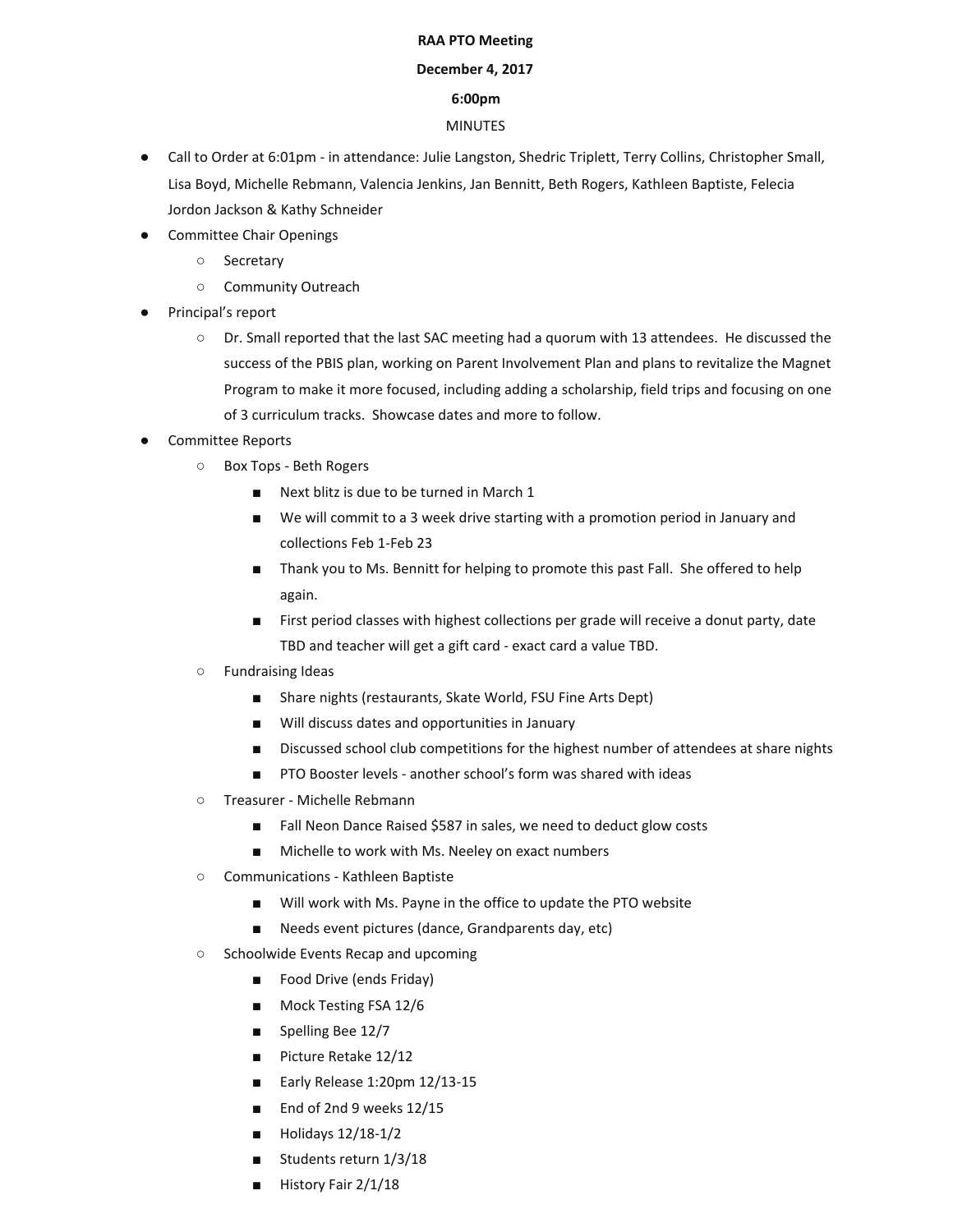- Volunteer Judges needed contact Mr. Collins collinst1@leonschools.net
- PTO to provide breakfast link to follow
	- Set up by 8:30/clean up not needed
	- Judges arrive at 8:45am
- Pennies for Patients (February)
- Spring Book Fair March 23 preview day and March 26-30 actual in school dates
	- Ms. Belgrave will share volunteer sign up and PTO will promote
- Washington DC trip April 30-May 5 spots still open
	- Contact Mr. Collins collinst1@leonschools.net
- Spring Dance SGA has proposed April 19 & 20 info to follow
	- SGA to let us know what support they need from PTO
	- Discussion over DJ cost/option in house DJ with speaker?, floored until next meeting
- Children's Book Drive (May)
- Faculty December Cookie Exchange Elizabeth Bussey (report provided)
	- Thursday, December 14th
	- Still need tons of cookies
	- http://www.signupgenius.com/go/30e0e4fa9ab2bab9-raastaff
- Teacher Appreciation Week Valencia (present) and Joy (not in attendence)
	- Plan follow National calendar this year May 7-11
	- Valencia will work with Joy and the committee (Patrick and Shedric)
	- Considering Theme Days: soup/salad, school supplies, etc.
- Birthdays Elizabeth Bussey (getting cards to teachers)
- Grandparents' Celebration Sara Barber (report provided)
	- We had over 300 in attendence
	- Very successful
	- We need to increase budget next year
	- Grandparents wanted coffee
		- Consider borrowing or buying coffee urns in the future
			- The following details were reported after the meeting:
			- Donations received: 5 gallons OJ, 4 bottles apple juice, 7 dozen muffins, 8 dozen donuts, 2 containers fruit - Purchases made: 4 bottles fruit punch, OJ (not sure how much) 8 bags mini donuts, 9 bags bagels (6 per bag cut into quarters), cream cheese, 7 large bowls pineapple, watermelon, grapes, paper goods - could have used more fruit, 1-2 gallons less OJ.
- 8th Grade Events PTO-Joy Jefferson-Yager and 8th Grade Team Leader-Trikia White (report provided)
	- 8th Grade Dance May 18th
	- Promotion/Awards May 24th during school day
		- 8th Grade Team is handling and will advise of help needed from PTO
	- Field Day May 31st Levy Park
		- This is last day of school, 8th grade testing will be completed before final day
		- 6/7th grade testing will remain on regular schedule
- Rampage